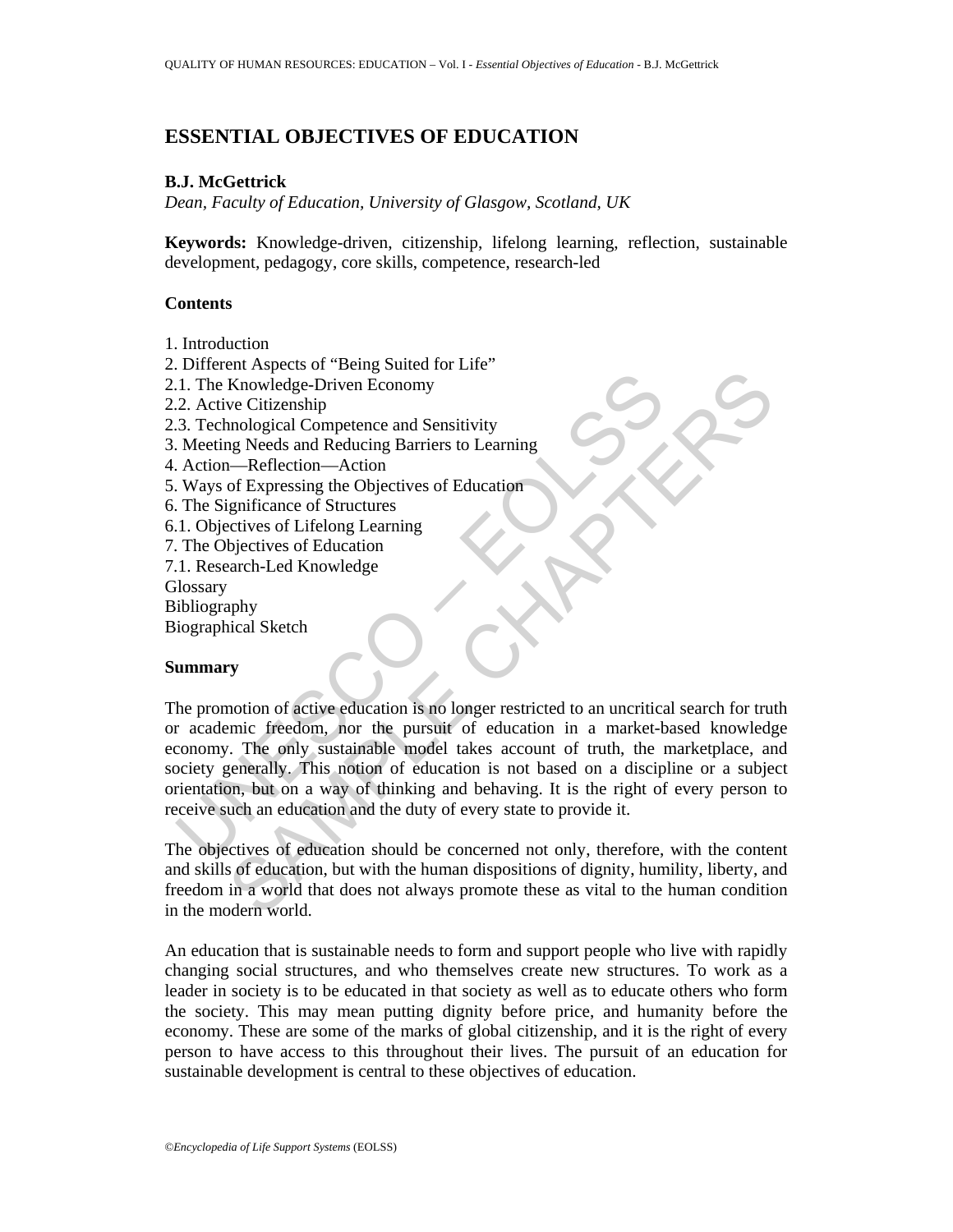## **1. Introduction**

Education has a social purpose. It is based on a philosophy, and conducted in the social milieu of each country and each community. It is an intensely practical activity and is rooted in a particular time and place.

Education could be broadly defined as having a purpose that makes people more suited for life. It imparts to those involved in it a set of values, skills, and understanding that allows a more full part of life. It affects culture, the environment, humanity and roles in active citizenship.

nother about matters of significance. It is concerned with the develometrally," variously defined either explicitly or implicitly, and these<br>conce skills," variously defined either explicitly or implicitly, and these<br>conce about matters of significance. It is concerned with the development of eertail<br>that," variously defined either explicitly or implicitly, and these are different from the<br>intry. Different aspects are given emphasias at diff Education can be broadly defined as being a conversation from one generation to another about matters of significance. It is concerned with the development of certain "core skills," variously defined either explicitly or implicitly, and these are different for each country. Different aspects are given emphasis at different stages in the education process, all emphasizing the centrality of language and mathematical skills (or skills of numeracy) as well as a general concern for subjects relating to environment, the arts, the sciences, personal and social education, and, in some countries, religious and moral education. In all countries, even those with long traditions of education, there is often a concern for the prime importance of language and mathematics in the formal education system. There is a focus for the processes of education, mainly by professionals; and the products of education by those who are looking for accountability, within which there is a strong tendency to dwell on "the measured outcomes of education" for public accountability. This is seen in such international surveys as the TIMS (The International Maths and Science Study) Survey.

The understanding of sustainable development in education varies considerably from country to country. Education for sustainable development can be understood only in the context of sustainable development itself. The diagram in Figure 1 may best indicate the interrelated nature of this context.



Figure 1. The interrelated nature of sustainable development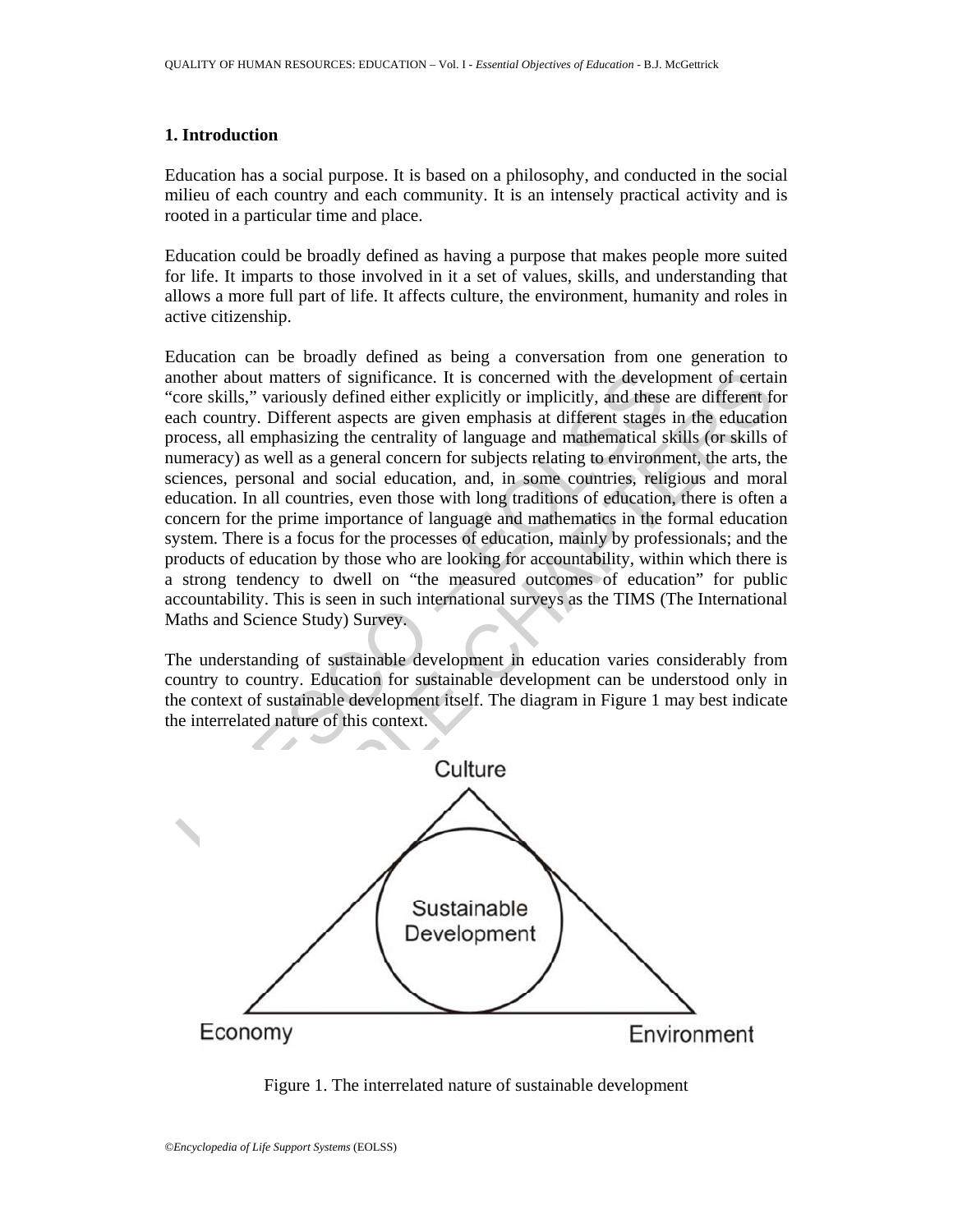# **2. Different Aspects of "Being Suited for Life"**

### **2.1. The Knowledge-Driven Economy**

There are many different ways of considering how one is best suited for life. In many countries government looks at "the knowledge-driven economy" to determine the way in which the citizens of a country are able to contribute to the economic growth and development of that country and to society more generally.

To be engaged in lifelong learning is not only about employability, career development, and "the knowledge-driven economy," it is also concerned with humanity, values, and the way in which all individuals are able to develop their humanity in the interests of both their own personal development and the interests of society more generally.

of their own personal development and the interests of society more g<br>o be educated is, of course, to imply some kind of acquisition<br>derstandings that could be described as "the basics." This would be<br>dills, those understa rown personal development and the interests of society more generally,<br>educated is, of course, to imply some kind of acquisition of skills and<br>olings that could be described as "the basics." This would be defined as those<br> To be educated is, of course, to imply some kind of acquisition of skills and understandings that could be described as "the basics." This would be defined as those skills, those understandings, those ways of thinking and doing that can be described in terms of skills, knowledge, understanding, and values. To be concerned with the core skills of education is to have a concern for the social, political, technological, scientific, aesthetic, and spiritual aspects of life. Education is not only about development in language and mathematics, important though these are, but to be concerned with the development of the whole person. The education systems of countries progressively develop the understandings and values of the citizens of that country and will include within the field of sustainable development some of the skills required for understanding and action.

Being more suited for life means the creation of active citizens. This implies the ability of the individual to contribute to social action in the interest not only of the immediate community but of the country as a whole. It also implies an ability to contribute to debates about the progressive development of a county and the way in which its social fabric is being adjusted to meet the changing needs of that society. Being a citizen of a country also implies a degree of citizenship in terms of global thinking. One of the outcomes of education is to assist young people to be more sensitive to global issues and particularly to issues affecting sustainable development, ecological issues, and matters relating to the environment.

An education system that extends beyond the knowledge-driven economy implies consideration of the education of values and of "the inner self." Education within sustainable development requires attention to a sustainable education—an education that builds on concepts of liberty, freedom, democracy, and truth. This education values a culture that transcends the market place and provides an ethical basis for thought and action.

To have the capacity to develop all aspects of sustainable development implies an awareness of the disciplines and principles of a subject that will contribute to the work of sustainable development. The global issues imply an understanding of culture, of the economy, and of the environment. To be educated in the field of sustainable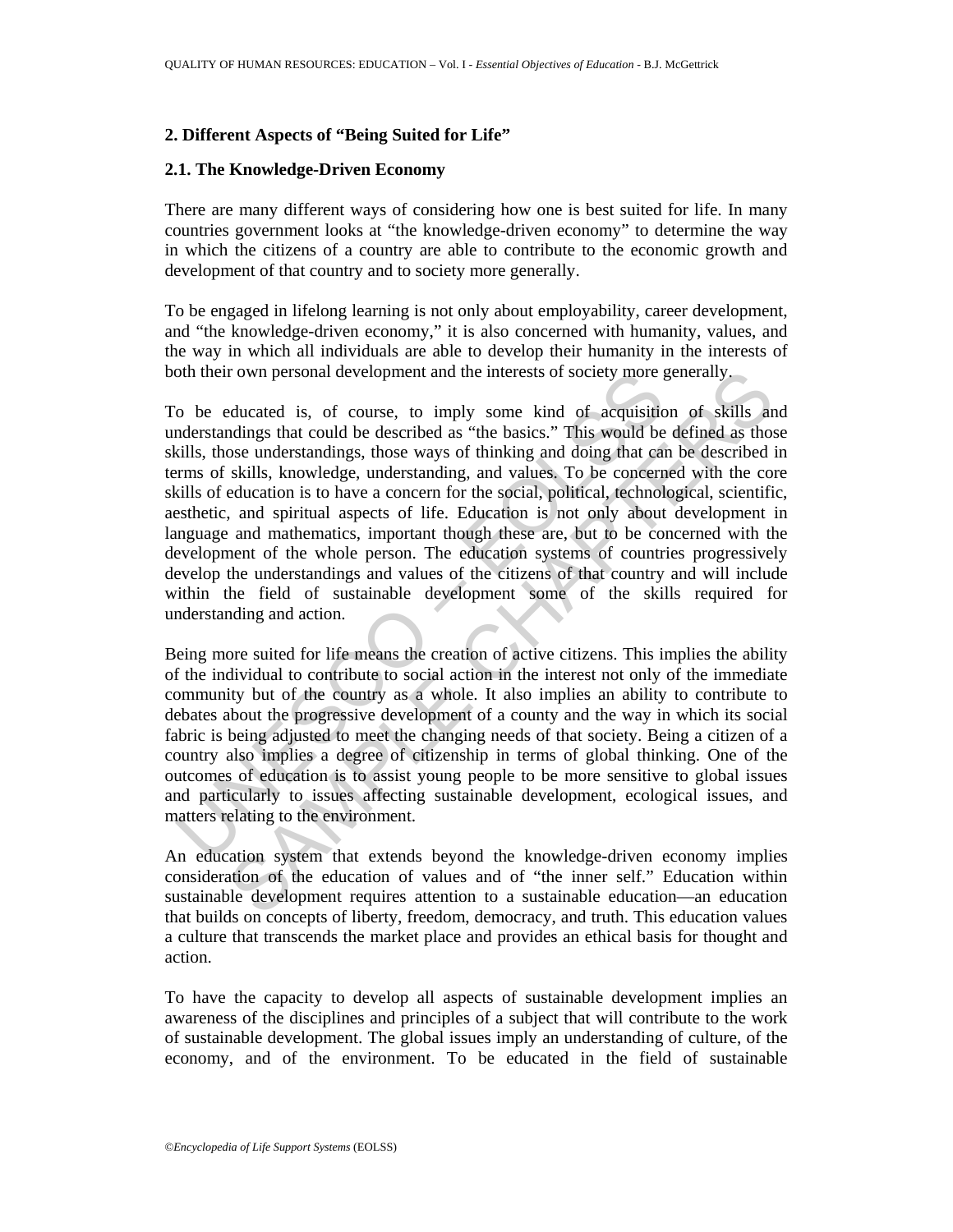development is to make a contribution that takes account of all these dimensions of society and to take decisions that are sensitive to each of these.

- -
- -
- -

# TO ACCESS ALL THE **14 PAGES** OF THIS CHAPTER, Visit[: http://www.eolss.net/Eolss-sampleAllChapter.aspx](https://www.eolss.net/ebooklib/sc_cart.aspx?File=E1-12-01-01)

#### **Bibliography**

Eisner E. (1994). *Ethos and Education*, 12 pp. Edinburgh: Scottish Consultative Council on the Curriculum. [This discusses the creation of an ethos in schools that will allow education to do justice to the capabilities of students and the lives they have the opportunity to lead.]

ibliography<br>
isher E. (1994). *Ethos and Education*, 12 pp. Edinburgh: Scottish Consultat<br>
urriculum. [This discusses the creation of an ethos in schools that will allow educe<br>
ce capabilities of students and the lives the **(1994).** *Ethos and Education*, 12 pp. Edinburgh: Scottish Consultative Council on the III in Initialisative Council on the III in Initialisative Council on the III in Initialisative Solutions of subsets the creation of Halstead J.M. and Taylor M.J., eds. (1996). *Values in Education and Education in Values*, 215 pp. London/Washington, D.C.: Falmer. [This book deals with the values that inform education and the values schools are justified in conveying to pupils. It argues that certain groups of values are central to contemporary education.]

Hicks D., ed. (1994). *Preparing for the Future: Notes and Queries for Concerned Educators*, 160 pp. London: Adamantine Press. [Discusses the type of education needed for the twenty-first century, including the task of educating for a sustainable future.

Hicks D. and Holden C. (1995). *Vision of the Future: Why We Need to Teach for Tomorrow*, 139 pp. Stoke-on-Trent: Trentham. [This book contends that images of the future play a central role in social and cultural change and considers the implications of this for educators and policy makers.] Kennedy K., ed. (1997). *Citizenship Education and the Modern State*, 185 pp. London/Washington, D.C.:

Falmer. [Citizenship education has become an increasingly important part of the school curriculum in various parts of the world. This book discusses the form it should take and the function it should serve.]

Lacey C. and Williams R., eds. (1987). *Education, Ecology and Development: The Case for an Education Network*, 163 pp. London: World Wildlife Fund and Kogan Page. [Written by educational researchers concerned with the environment, this book explores destructive trends within dominant world systems and advocates the broadening of the school curriculum and more public debate.]

Lynch J. (1992). *Education for Citizenship in a Multicultural Society*, 122 pp. London/New York: Cassell. [This book discusses the educational implications of cultural diversity and demonstrates that preparation for citizenship should be an essential part of school curriculum.]

Osler A., ed. (1994). *Development Education: Global Perspectives in the Curriculum*, 278 pp. London/New York: Cassell. [Discusses the challenges of introducing global and international perspectives into the curriculum.]

Randle D. (1989). *Teaching Green: A Parent's Guide to Education for Life on Earth*, 236 pp. London: Green Print. [This book guides parents and teachers in ways of providing an education that is good for the earth, and highlights technologies, lifestyles, and policies that will enable us to sustain life on earth.]

Spiecker B. and Straughan R., eds. (1988). *Philosophical Issues in Moral Education and Development*, 126 pp. Milton Keynes: Open University Press. [Discusses the view that education should not be concerned mostly with intellectual attainments and acquisitions of knowledge, and that equally important is the development of moral, personal, and social qualities in children.]